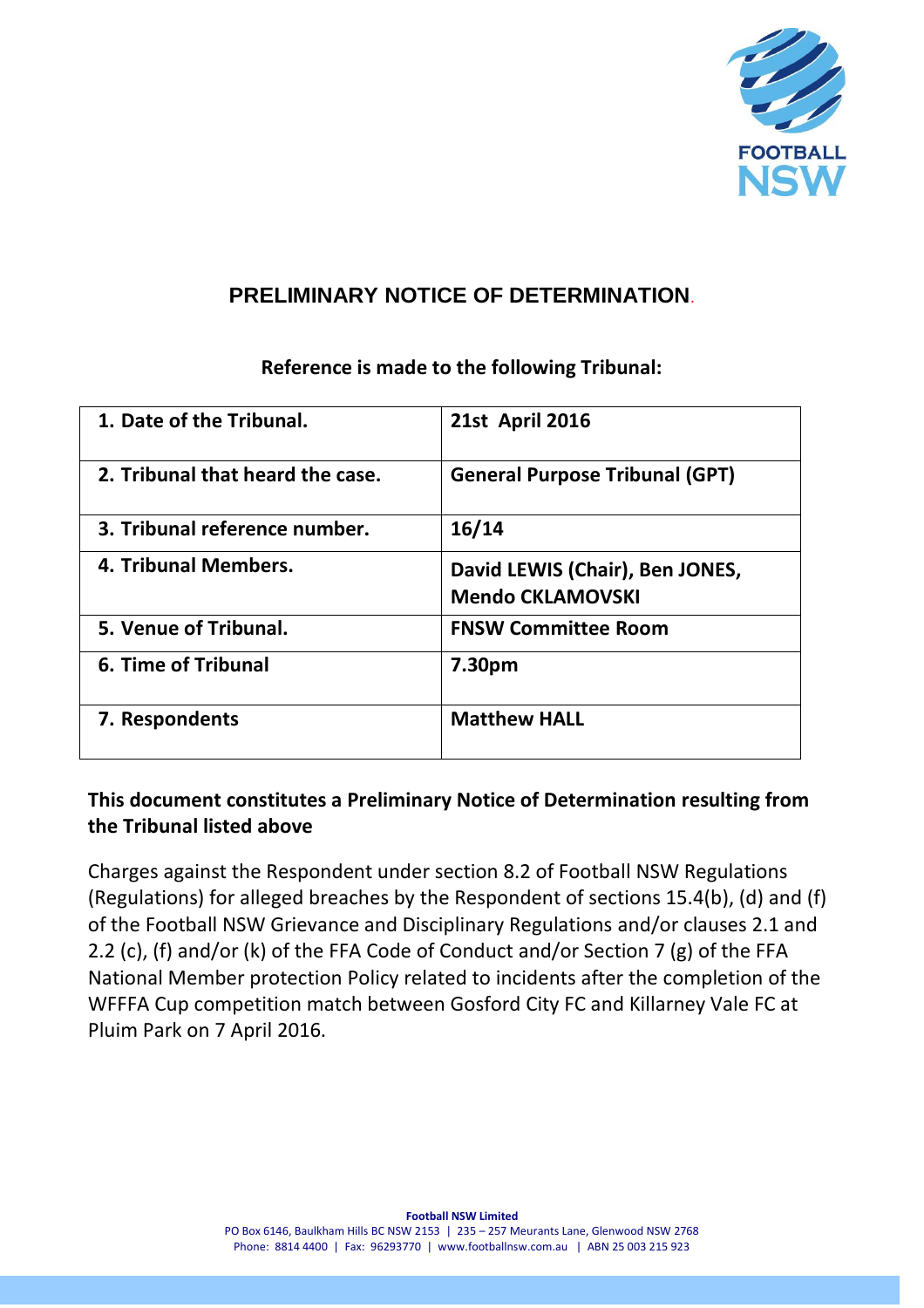#### **Summation of the Tribunal:**

**The Tribunal found that the evidence and admissions:**

**Supported Charge 1** brought against the Respondent**.**

### **Determination of the Tribunal:**

The Tribunal found that the Respondent was **guilty of Charge 1** related to the relevant incidents.

#### **Sanctions Imposed**

The Tribunal imposed a **four (4) fixture suspension** on the Respondent from all Football related activities, including spectating. The suspension has been reduced by one (1) match based on the early guilty plea, the remorse shown and the apology to the referees present. The Respondent shall therefore serve a **three (3) match suspension**. Two (2) fixtures of this suspension have already been served.

In accordance with section 14.6(e) of the Regulations: "A Participant must serve a Fixture Suspension in the same age-grade and Competition for which he or she received that Suspension and will not be eligible to participate in **any** Match/Fixture of any Competition until that Suspension is served in full."

| <b>Fines Imposed</b> |  |
|----------------------|--|
| <b>NIL</b>           |  |
|                      |  |

| <b>Bonds Imposed</b> | Nil. |
|----------------------|------|
|----------------------|------|

**Football NSW Limited**